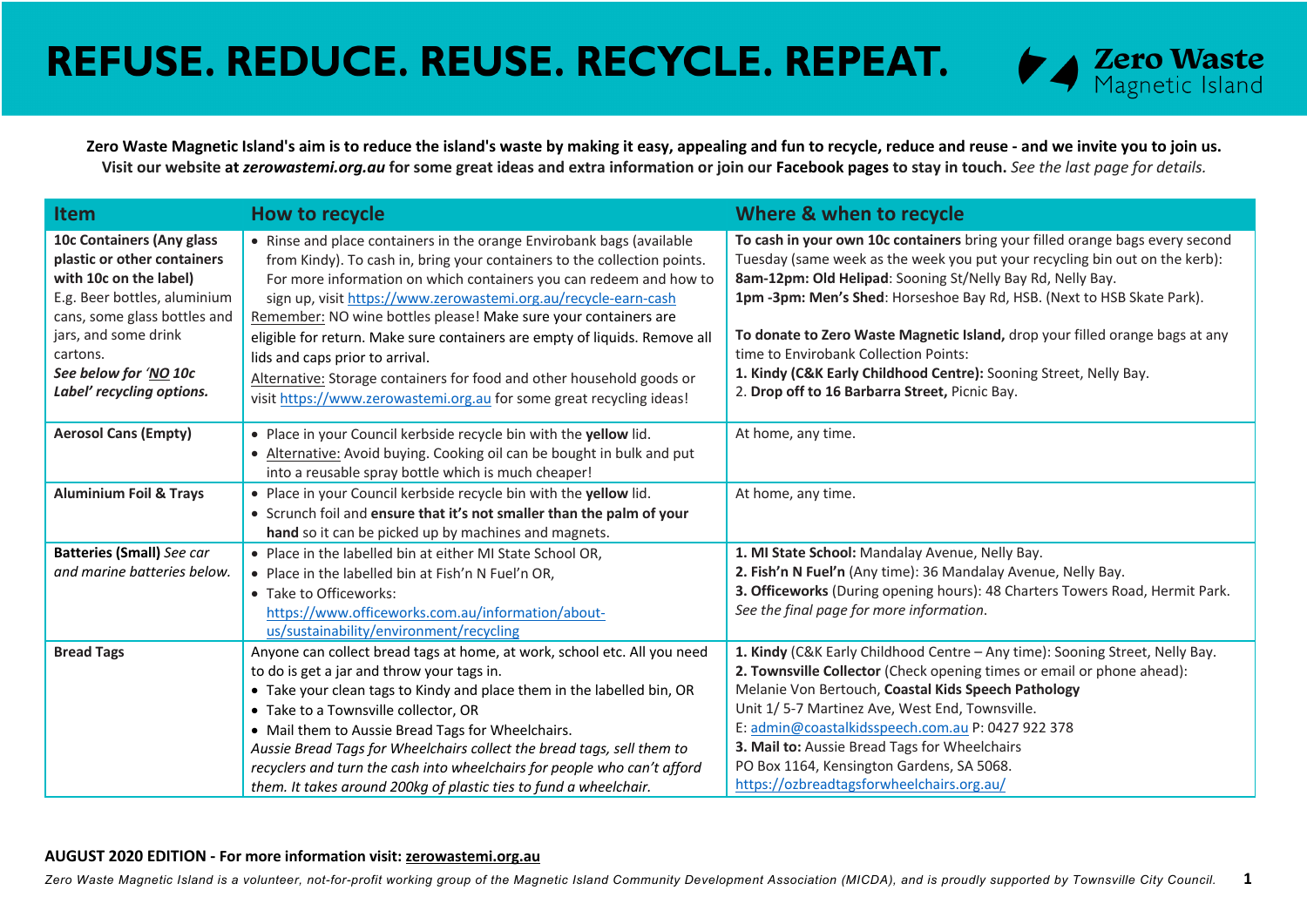

| <b>Item</b>                                                                                                                                  | How to recycle                                                                                                                                                                                                                                                                                                                                                                                                                                                                                                                                             | Where & when to recycle                                                                                                                                                                                                                                                                                                                            |
|----------------------------------------------------------------------------------------------------------------------------------------------|------------------------------------------------------------------------------------------------------------------------------------------------------------------------------------------------------------------------------------------------------------------------------------------------------------------------------------------------------------------------------------------------------------------------------------------------------------------------------------------------------------------------------------------------------------|----------------------------------------------------------------------------------------------------------------------------------------------------------------------------------------------------------------------------------------------------------------------------------------------------------------------------------------------------|
| <b>Car Batteries/Marine</b><br><b>Batteries including batteries</b><br>in motorcycles, boats,<br>emergency lighting and air<br>conditioners. | Used car batteries, and other lead-acid batteries are hazardous waste<br>and should be disposed of appropriately through recycling programs.<br>• Take them to the MI Waste Transfer Station.<br>• Most car workshops, scrap metal dealers and service stations will<br>accept used car batteries for recycling. Check with your car battery<br>vendor when purchasing a new battery.<br>• Take small batteries to Fish'n N Fuel'n.<br>Car Batteries can be recycled into a range of products from plant pots, to<br>laundry detergents and new batteries. | 1. MI Transfer Station: West Point Road, Picnic Bay.<br>See the final page for opening hours and contact details.<br>2. Fish'n N Fuel'n (During opening hours): 36 Mandalay Avenue, Nelly Bay.<br>For more information:<br>• https://recyclingnearyou.com.au/car-batteries/TownsvilleQLD<br>• http://mobile.scrapmetal.com.au/business/what-we-buy |
| Cans: NO 10c Label                                                                                                                           | . Rinse and place in your Council kerbside recycle bin with the yellow lid.<br>NB: When putting small lids (smaller than credit card) into the recycle<br>bin, place them inside bigger steel containers and seal.                                                                                                                                                                                                                                                                                                                                         | At home, any time.                                                                                                                                                                                                                                                                                                                                 |
| <b>Car Tyres</b>                                                                                                                             | • Take to the MI Waste Transfer Station. Cost to dispose:<br>Small \$14.30 (with rim \$46.50)<br>Medium \$28.60 (with rim \$93.00)<br>Large \$161.70 (with rim \$560.00)<br>• Alternative: Make a retro swan or a garden planter. Tyres can be<br>crumbed and used for spongy surfaces, roads and for insulation etc.<br>• Check Facebook. Individuals may be collecting them for re-purposing.<br><b>BEWARE! Old tyres create habitats for mosquitos.</b>                                                                                                 | MI Transfer Station: West Point Road, Picnic Bay.<br>See the final page for opening hours and contact details.<br>Visit https://www.zerowastemi.org.au or search online for other upcycling ideas.                                                                                                                                                 |
| Concrete                                                                                                                                     | • Take to the MI Waste Transfer Station.<br>• Alternative: Papayas love the lime in concrete. Bury a small amount<br>with your papayas. Concrete is very carbon intensive instead of laying<br>new concrete consider using recycled pavers etc. Consider buying<br>concrete that is mixed with fly-ash (a by-product of coal fired power<br>stations). Build fake rocks for your garden with concrete rubble or<br>incorporate into paver moulds.                                                                                                          | MI Transfer Station: West Point Road, Picnic Bay.<br>See the final page for opening hours and contact details.                                                                                                                                                                                                                                     |
| Drink/Milk Cartons: NO 10c<br>Label & NO Drink Bottle Lid                                                                                    | . Place in your Council kerbside recycle bin with the yellow lid.<br>NB: When putting small lids (smaller than credit card) into the recycle<br>bin, place them inside bigger plastic containers and seal.                                                                                                                                                                                                                                                                                                                                                 | At home, any time.                                                                                                                                                                                                                                                                                                                                 |
| <b>Envelopes No Window</b>                                                                                                                   | • Home compost OR,<br>. Place in your Council kerbside recycle bin with the yellow lid.                                                                                                                                                                                                                                                                                                                                                                                                                                                                    | At home, any time.                                                                                                                                                                                                                                                                                                                                 |

#### **AUGUST 2020 EDITION - For more information visit: zerowastemi.org.au**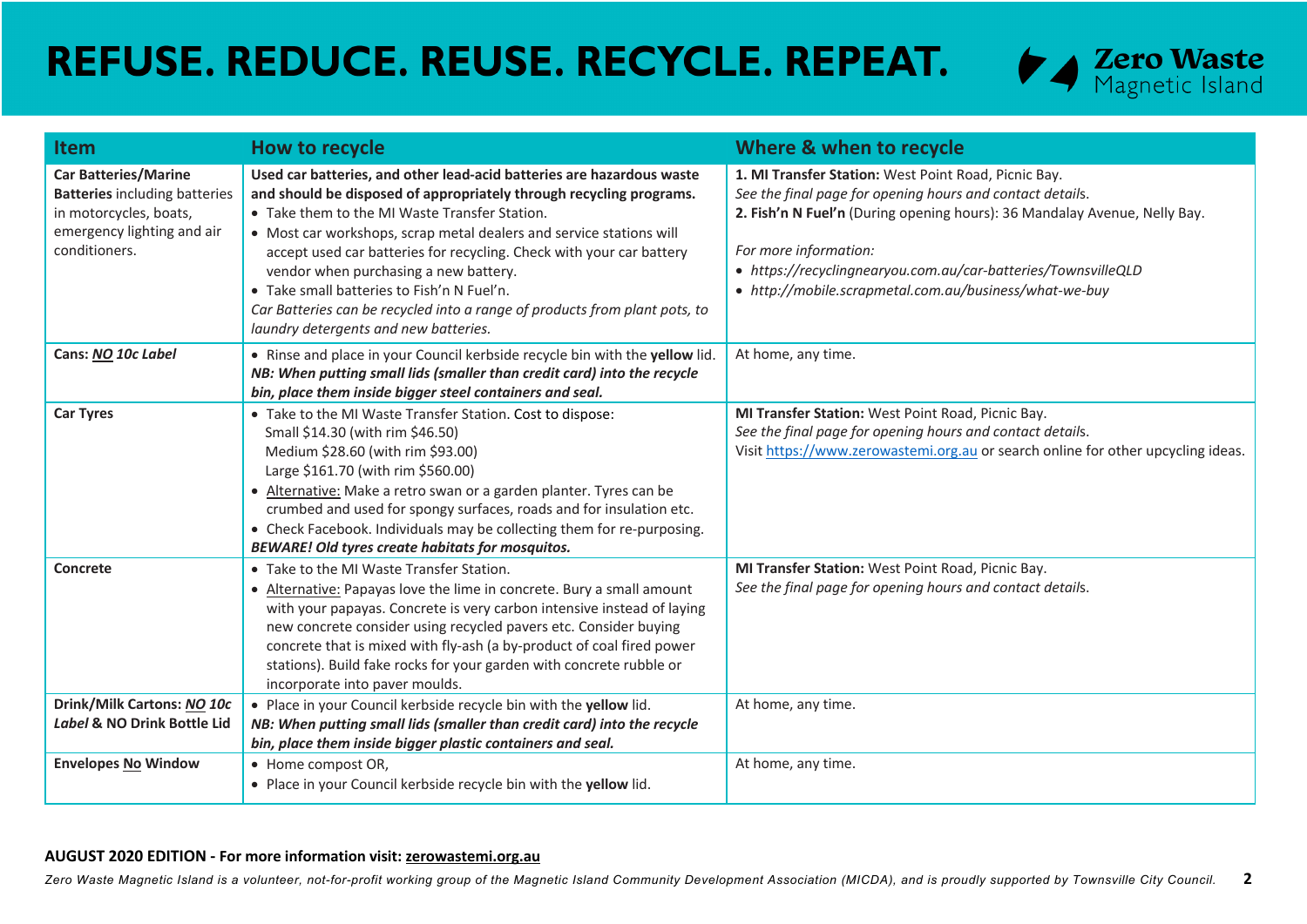

| <b>Item</b>                                                                                                                                                                                                                          | How to recycle                                                                                                                                                                                                                                                                                                               | Where & when to recycle                                                                                                                                                                                                                                                                                                                                                                     |
|--------------------------------------------------------------------------------------------------------------------------------------------------------------------------------------------------------------------------------------|------------------------------------------------------------------------------------------------------------------------------------------------------------------------------------------------------------------------------------------------------------------------------------------------------------------------------|---------------------------------------------------------------------------------------------------------------------------------------------------------------------------------------------------------------------------------------------------------------------------------------------------------------------------------------------------------------------------------------------|
| <b>Envelopes with Window</b>                                                                                                                                                                                                         | . Place in your Council kerbside recycle bin with the yellow lid.<br>• Remove the plastic window and use paper in your compost/mulch.                                                                                                                                                                                        | At home, any time.                                                                                                                                                                                                                                                                                                                                                                          |
| <b>Eyeglasses</b>                                                                                                                                                                                                                    | • Some optometrists (e.g. Specsavers) will take used glasses and match<br>up people who can use them.<br>• Some optometrists will refit second-hand glasses with new lenses.                                                                                                                                                 | During opening hours to:<br>1. Bernie Lanigan Optometrist: 385 Flinders St, Townsville.<br>2. SpecSavers (four locations):<br>· Domain Central Duckworth Street, Garbutt.<br>• Castletown Corner Woolcock & Kings Road, Pimlico.<br>· Stockland 310 Ross River Road, Aitkenvale.<br>. Willows Corner Thuringowa Drive & Hervey Range Road, Thuringowa.                                      |
| e-Waste that includes:<br>• Computers/laptops<br>• Monitors<br>• Keyboards<br>• Printers<br>• Mice<br>• Hard drives<br>• Cables and chargers<br>· DVDs, CDs, tapes<br>• Power supplies<br>• Printed circuit boards<br>• Motherboards | • Take to the MI Waste Transfer Station OR,<br>• Take to Officeworks.<br>• Alternative: DVDs and CDs can be hung in fruit trees to discourage<br>cockatoos taking fruit. They are also great for mosaics, repainted as<br>coasters, or as clock backing etc.                                                                 | 1. MI Transfer Station: West Point Road, Picnic Bay.<br>See the final page for opening hours and contact details.<br>2. Officeworks (During opening hours): 48 Charters Towers Road, Hermit Park.<br>See the final page for more information.<br>3. Shredex (During opening hours): 31-35 Oonoonba Road, Idalia.<br>https://www.shred-x.com.au/contact-shred-x/documents-townsville-cairns/ |
| <b>Face Cleansers &amp; Used</b><br><b>Cosmetics</b>                                                                                                                                                                                 | • Place in your rubbish bin.<br>NB: Many have micro plastics that are to be avoided at all costs.                                                                                                                                                                                                                            | At home, any time.                                                                                                                                                                                                                                                                                                                                                                          |
| Garden/Green Waste: E.g.<br>Branches, twigs, flowers,<br>grass clippings, and leaves.                                                                                                                                                | • Take to the MI Waste Transfer Station, or mulch and use on your<br>garden.<br>• Get a mulcher and use mulch on your garden. Green waste creates<br>habitat for small animals such as lizards and insects which in turn bring<br>birds into your garden.<br>NB: Remember to place ALL weeds with seeds in your rubbish bin. | MI Transfer Station: West Point Road, Picnic Bay.<br>See the final page for opening hours and contact details.                                                                                                                                                                                                                                                                              |
| Glass Bottles & Jars: NO 10c<br><b>label</b>                                                                                                                                                                                         | . Rinse and place in your Council kerbside recycle bin with the yellow lid.<br>NB: When putting small lids (smaller than credit card) into the recycle<br>bin, place them inside bigger steel containers and seal.                                                                                                           | At home, any time.                                                                                                                                                                                                                                                                                                                                                                          |

#### **AUGUST 2020 EDITION - For more information visit: zerowastemi.org.au**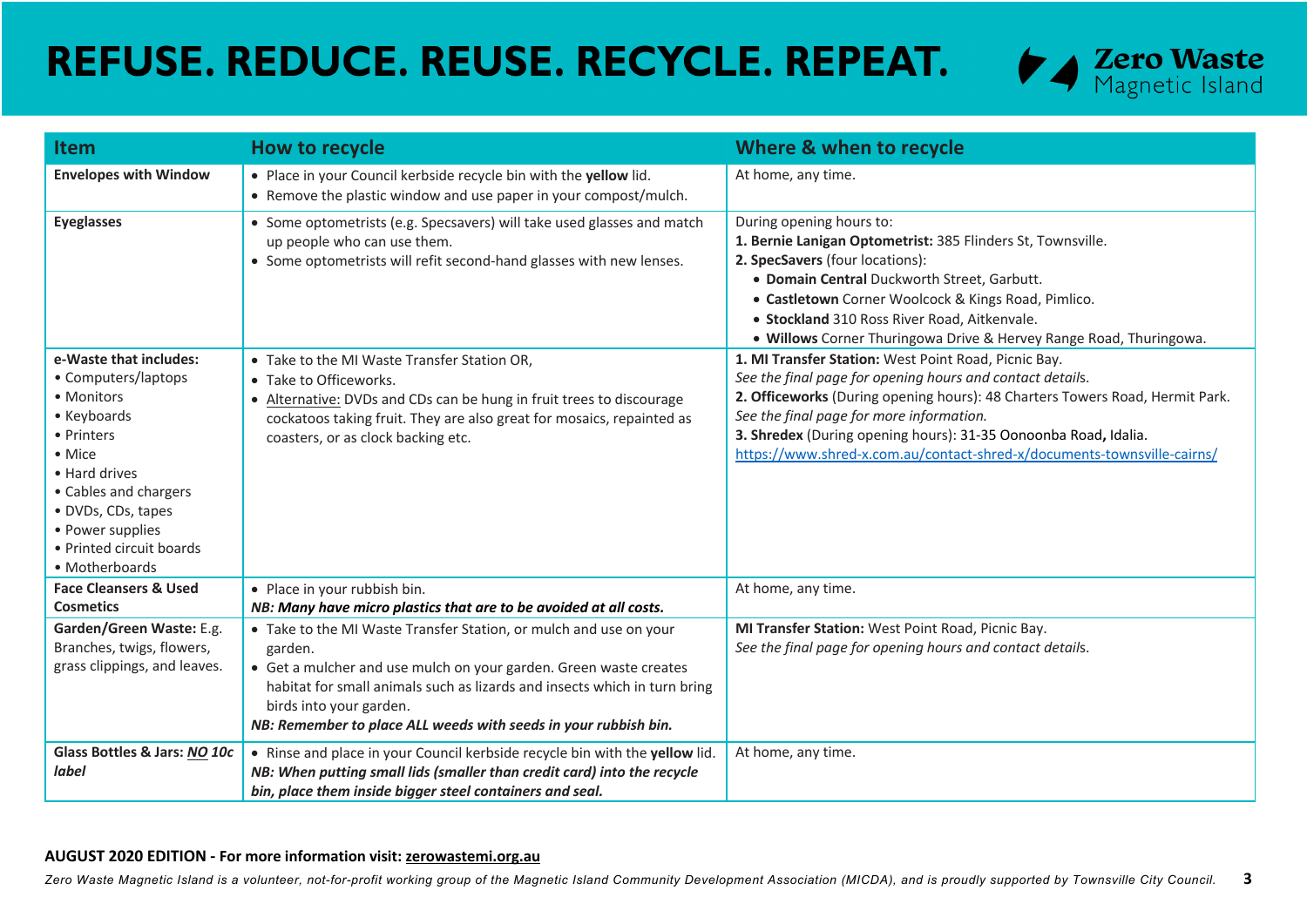

| <b>Item</b>                      | How to recycle                                                                                                                                                                                           | Where & when to recycle                                                                                                                                                                                                    |
|----------------------------------|----------------------------------------------------------------------------------------------------------------------------------------------------------------------------------------------------------|----------------------------------------------------------------------------------------------------------------------------------------------------------------------------------------------------------------------------|
| <b>Glossy Magazines</b>          | • Tear off the glossy front and back covers and place in the general<br>waste. Tear the remaining pages loose and recycle in the yellow<br>kerbside recycling bin, OR place in your compost.             | At home, any time.                                                                                                                                                                                                         |
| <b>Keys</b>                      | • Artist Alison McDonald is making an artwork using old keys. Take to<br>Umbrella Studio, Scallywags Café or Barbarra Street in Picnic Bay.                                                              | 1. Scallywags Café (During opening hours): Corner Mandalay Ave and Sooning<br>Street, Nelly Bay.<br>2. Drop off to: 16 Barbarra St, Picnic Bay.<br>3. Umbrella Studio (During opening hours): 408 Flinders St, Townsville. |
| <b>Kitchen Food Scraps</b>       | • Compost OR add to your worm farm. Avoid putting onion, garlic and<br>citrus in your compost bin or worm farm as they will make it slower to<br>process and breakdown.                                  | At home, any time, or for further information visit<br>https://www.zerowastemi.org.au/contact                                                                                                                              |
| <b>Metal Lids/Bottle Tops</b>    | . Place in your Council kerbside recycle bin with the yellow lid.<br>NB: When putting small lids (smaller than credit card) into the recycle<br>bin, place them inside bigger steel containers and seal. | At home, any time.                                                                                                                                                                                                         |
| <b>Milk Cartons</b>              | . Place in your Council kerbside recycle bin with the yellow lid.                                                                                                                                        | At home, any time.                                                                                                                                                                                                         |
| <b>Mobile Phones</b>             | • Place in the labelled bin at either MI State School OR take to<br>Officeworks                                                                                                                          | 1. MI State School (During opening hours): Mandalay Avenue, Nelly Bay.<br>2. Officeworks (During opening hours): 48 Charters Towers Road, Hermit Park.<br>See the final page for more information.                         |
| <b>Paint Cans: Steel (Empty)</b> | • Take to the MI Waste Transfer Station.                                                                                                                                                                 | MI Transfer Station: West Point Road, Picnic Bay.<br>See the final page for opening hours and contact details.                                                                                                             |
| Paper & Cardboard: E.g.          | If recycling, please ensure they are not contaminated (e.g. food marks).                                                                                                                                 | At home, any time.                                                                                                                                                                                                         |
| Newspapers, office paper,        | . Place in your Council kerbside recycle bin with the yellow lid.                                                                                                                                        |                                                                                                                                                                                                                            |
| cardboard boxes and egg          | • Tear up or shred and use in your compost for your garden.                                                                                                                                              |                                                                                                                                                                                                                            |
| cartons.                         | • Cardboard boxes are great in a 'no-dig' garden. Smother weeds with                                                                                                                                     |                                                                                                                                                                                                                            |
|                                  | the cardboard before adding the mulch on top. Remember to remove                                                                                                                                         |                                                                                                                                                                                                                            |
|                                  | all plastic tape as this is dangerous to wildlife.                                                                                                                                                       |                                                                                                                                                                                                                            |
|                                  | • Moisten cardboard and use it to keep your worm farm cool.                                                                                                                                              |                                                                                                                                                                                                                            |
| <b>Pens &amp; Markers</b>        | • Take to Officeworks.                                                                                                                                                                                   | Officeworks (During opening hours): 48 Charters Towers Road, Hermit Park.<br>See the final page for more information.                                                                                                      |
| <b>Phone Books</b>               | • Tear pages loose so large books don't jam machines and place in your<br>Council kerbside recycle bin with the yellow lid.                                                                              | At home, any time.                                                                                                                                                                                                         |
| <b>Pizza Boxes</b>               | • Remove large chunks of food and place in your Council kerbside recycle<br>bin with the yellow lid OR,<br>• Compost.                                                                                    | At home, any time.                                                                                                                                                                                                         |

### **AUGUST 2020 EDITION - For more information visit: zerowastemi.org.au**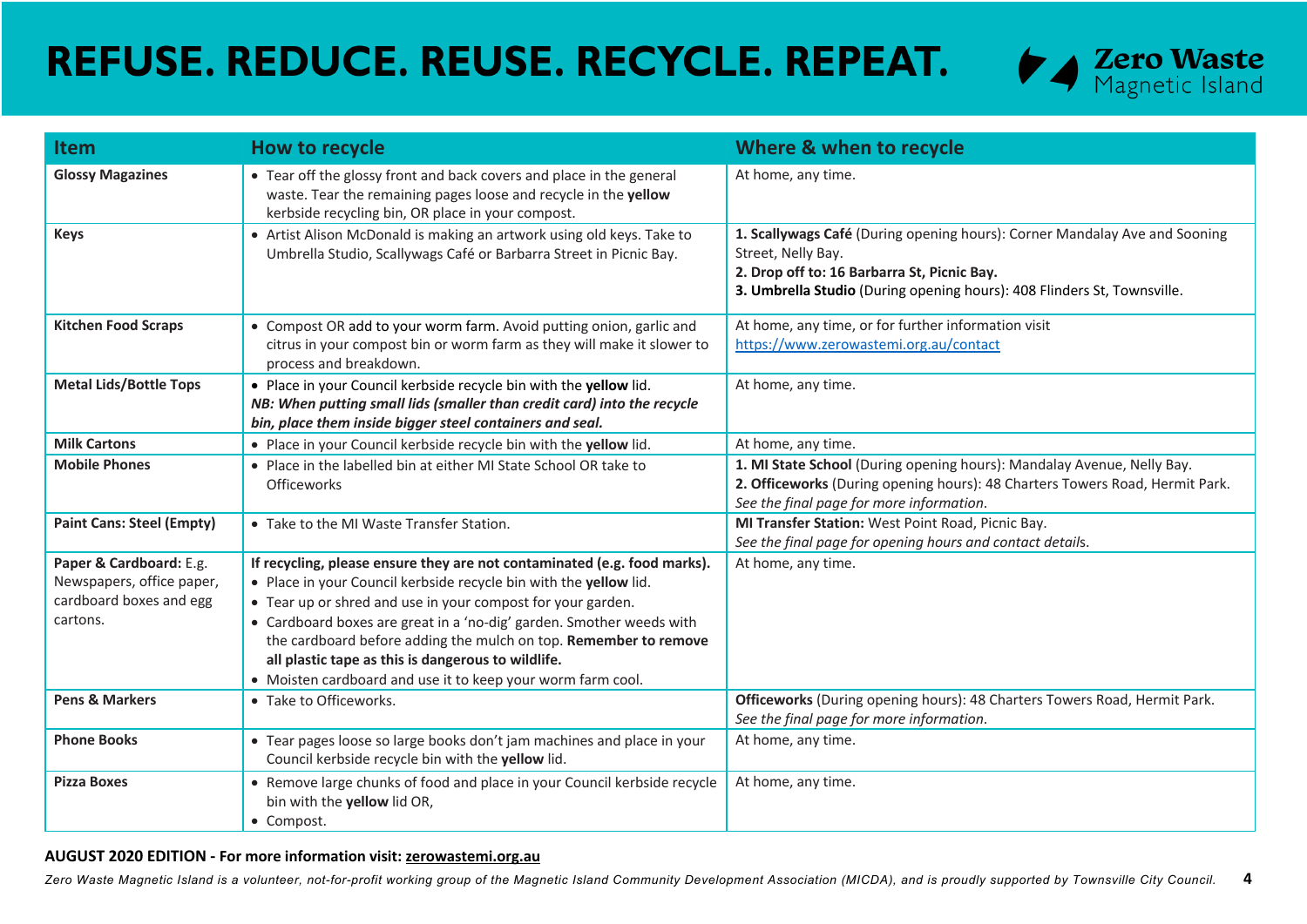

| <b>Item</b>                                                                | <b>How to recycle</b>                                                                                                                                                                                                                                                                                  | Where & when to recycle                                                                                                                                                                                                                                                                                         |
|----------------------------------------------------------------------------|--------------------------------------------------------------------------------------------------------------------------------------------------------------------------------------------------------------------------------------------------------------------------------------------------------|-----------------------------------------------------------------------------------------------------------------------------------------------------------------------------------------------------------------------------------------------------------------------------------------------------------------|
| <b>Plastic Bottle Tops</b>                                                 | • Place small lid inside bigger plastic containers and seal. Then place in<br>your Council kerbside recycle bin with the yellow lid.                                                                                                                                                                   | At home, any time.                                                                                                                                                                                                                                                                                              |
| <b>Plastic Containers with the</b><br>recycle triangle and<br>numbers 1-5. | • Place in your Council kerbside recycle bin with the yellow lid. These<br>include yogurt, ice-cream and take away containers.                                                                                                                                                                         | At home, any time.                                                                                                                                                                                                                                                                                              |
| <b>Plastic Sushi Fish</b>                                                  | • Artist Alison McDonald is making artwork using plastic sushi (soy sauce)<br>fish.                                                                                                                                                                                                                    | 1. Drop off to: 16 Barbarra St Picnic Bay.<br>2. Umbrella Studio (During opening hours): 408 Flinders St Townsville.                                                                                                                                                                                            |
| <b>Printer Cartridges &amp; Ink</b><br><b>Cartridges</b>                   | • Take to Officeworks OR to the MI Post Office.                                                                                                                                                                                                                                                        | 1. Officeworks (During opening hours): 48 Charters Towers Road, Hermit Park.<br>See the final page for more information.<br>2. Post Office (During opening hours): Harbourside Plaza Shopping Centre,<br>Shop 2, 98-100 Sooning St, Nelly Bay.                                                                  |
| <b>Scrap Metal including</b><br><b>Reo Mesh for Concreting</b>             | If still usable:<br>• Drop it at the Tip Shop at the MI Waste Transfer Station OR,<br>• List it on the MI Facebook pages for reuse.<br>If unusable take it to the various scrap metal recyclers in Townsville.                                                                                         | 1. MI Transfer Station: West Point Road, Picnic Bay.<br>See the final page for opening hours and contact details.<br>2. Scrap Metal Recyclers in Townsville:<br>https://www.yellowpages.com.au/find/metal-recyclers-merchants/townsville-<br>region-qld OR http://mobile.scrapmetal.com.au/business/what-we-buy |
| <b>Scrunchy/Soft Plastic</b>                                               | If recycling, please ensure they are washed and dried first.<br>• Take to Townsville and deposit at Coles or Woolworths stores.<br>NB: Choose paper packaging wherever possible.                                                                                                                       | <b>Coles or Woolworths stores: Townsville.</b>                                                                                                                                                                                                                                                                  |
| <b>Second-Hand Clothes &amp;</b><br><b>Small Household Items</b>           | • Take clean items to local Op Shops, list on MI Facebook pages, OR<br>• Take to the Tip Shop at the MI Waste Transfer Station.                                                                                                                                                                        | Any time to Vinnies bins: Cook St, Arcadia.                                                                                                                                                                                                                                                                     |
| Second-Hand Furniture &<br>Large Items                                     | • List on MI Facebook pages, OR<br>• Take to the Tip Shop at the MI Waste Transfer Station.                                                                                                                                                                                                            | The Tip Shop at MI Transfer Station: West Point Road, Picnic Bay.<br>See the final page for opening hours and contact details.                                                                                                                                                                                  |
| <b>Sump Oil</b>                                                            | • Take to the MI Waste Transfer Station.                                                                                                                                                                                                                                                               | MI Transfer Station: West Point Road, Picnic Bay.<br>See the final page for opening hours and contact details.                                                                                                                                                                                                  |
| <b>Tea Bags</b>                                                            | Most tea bags contain plastic and micro plastics and should not go into<br>a compost. Research your favourite brand but assume they need to go<br>in the rubbish bin.<br>• Alternative: Use tea leaves and grow herbs and plants (e.g. lemon balm<br>and citrus leaves) for herbal teas to save money. | At home, any time.<br>For further information visit: https://www.1millionwomen.com.au/blog/tea-bag-<br>or-not-tea-bag-guide-plastic-free-tea/                                                                                                                                                                   |
| <b>Tea Leaves</b>                                                          | • Compost.<br>• Alternative: Jade plants love tea leaves. Grow jade in a pot beside your<br>backdoor and feed with the tea leaves.                                                                                                                                                                     | At home, any time.                                                                                                                                                                                                                                                                                              |

### **AUGUST 2020 EDITION - For more information visit: zerowastemi.org.au**